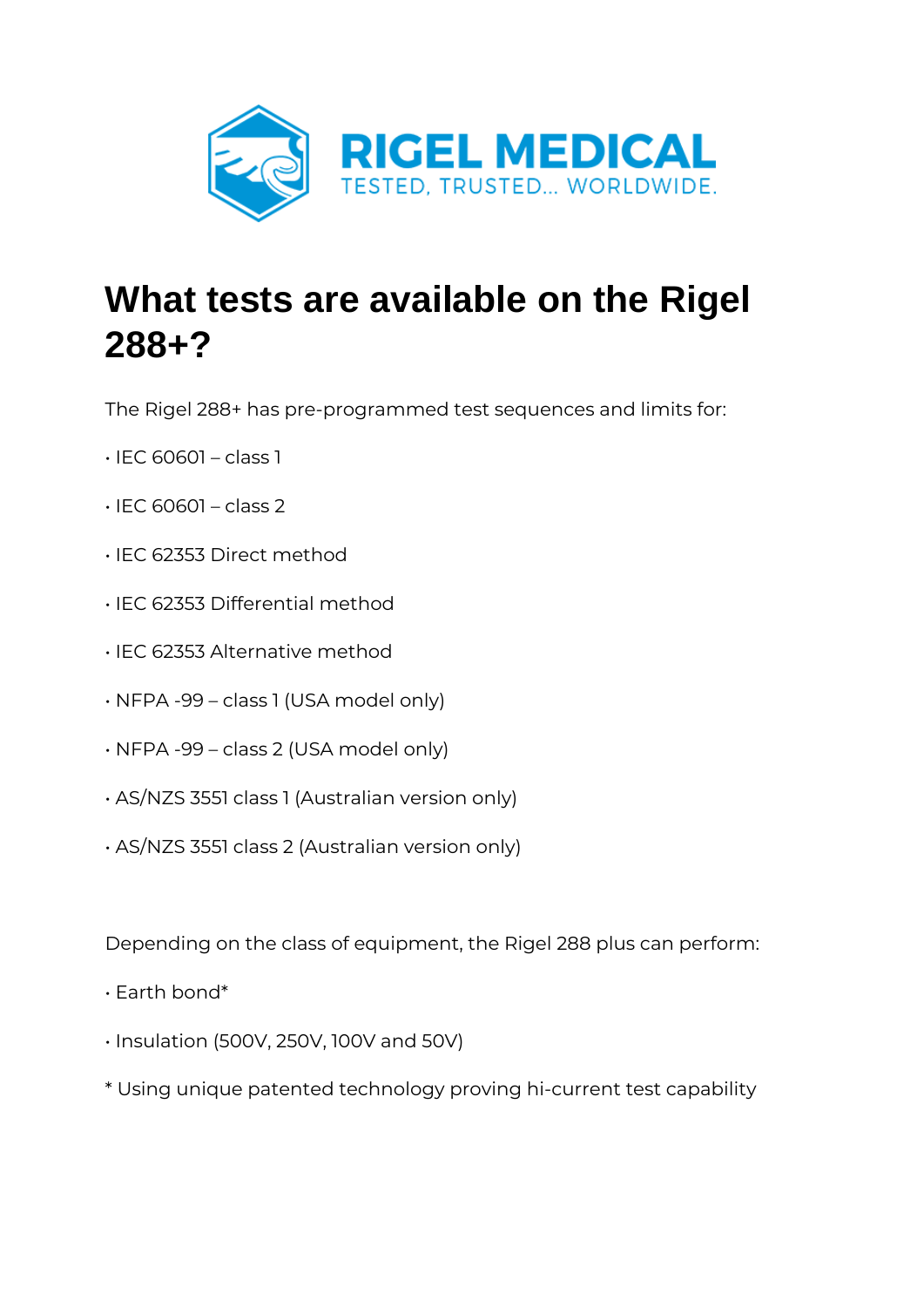Specific to IEC 60601-1 / AS/NSZ 3551;

- " Earth Leakage
- " Enclosure Leakage
- " Patient Leakage
- " Patient Auxiliary
- " Patient F-type

Specific to IEC 62353 VDE 0751;

- " Equipment Leakage (Direct, Differential and Alternative Method)
- " Applied Part Leakage (Direct and Alternative Method)
- " Specific to AAMI & NFPA;
- " Patient Leakage AP-GND
- " Patient Leakage AP-CASE
- " Patient Leakage AP- AP
- " Patient Leakage AP- ALL (AAMI / NFPA)

All Single Fault conditions will be performed automatically as the tests.

In addition, the user can create custom tests by using the ed the tester. This does not require a PC and is straight forward large graphic display and menu settings.

If you require more help, please contact us at [https://www.seaward.com/g](https://www.seaward.com/gb/enquiry/)b/enquire/